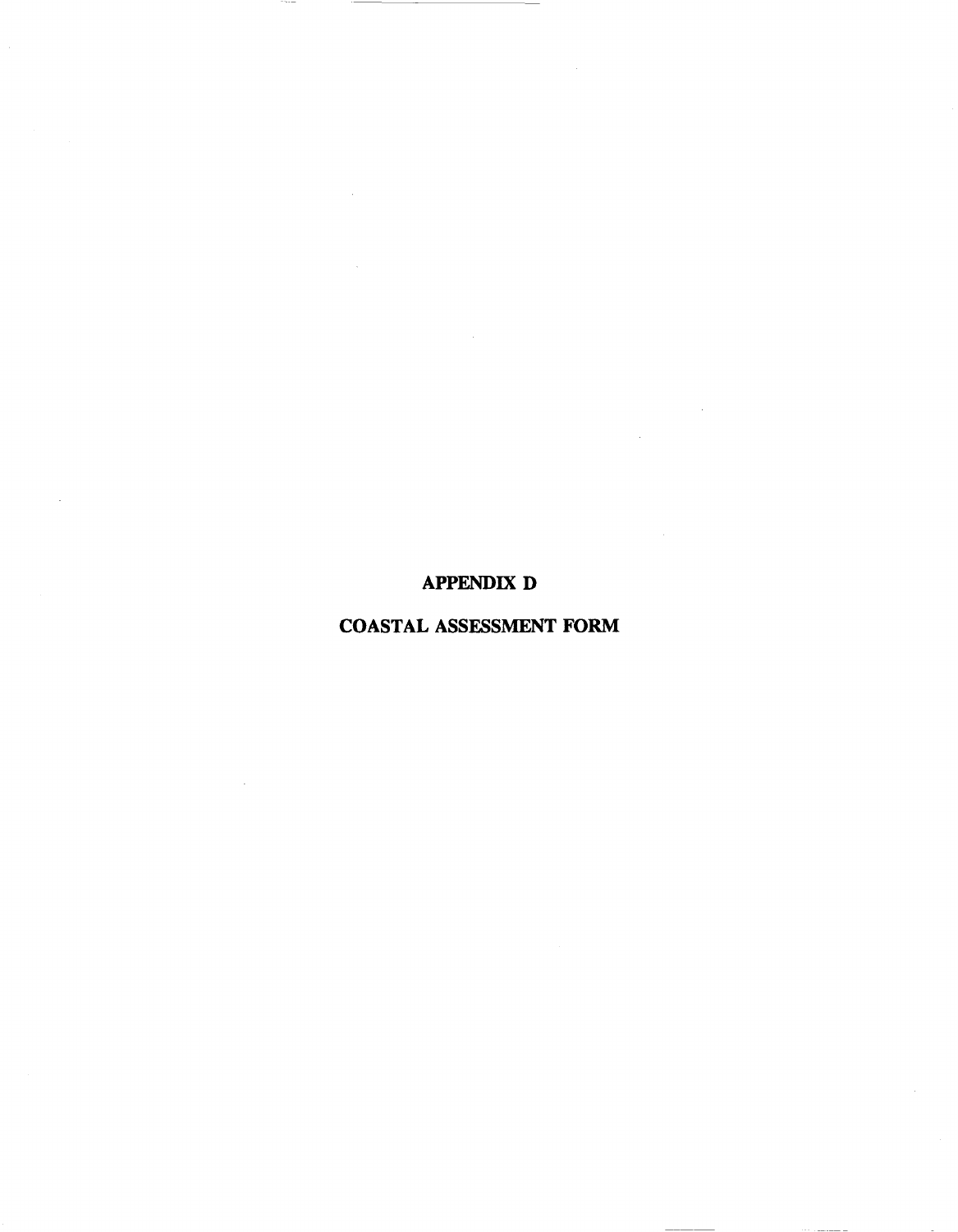## COASTAL ASSESSMENT FORM

### A. INSTRUCTIONS (please print or type all answers)

- 1. Applicants, or in the case of direct actions, city agencies, shall complete this CAF for proposed actions which are subject to the consistency review law. This assessment is intended to supplement other information used by a city agency in making a determination of consistency.
- 2. Before answering the questions in Section C, the preparer of this form should review the policies and explanations of policy contained in the Local Waterfront Revitalization Program (LWRP), a copy of which is on file in the city clerk's office. A proposed action should be evaluated as to its significant beneficial and adverse effects upon the coastal area.
- 3. If any question in Section C on this form is answered "yes", then the proposed action may affect the achievement of the LWRP policy standards and conditions contained in the consistency review law. Thus, the action should be analyzed in more detail and, if necessary, modified prior to making a determination that it is consistent to the maximum extent practicable with the LWRP policy standards and conditions. If an action cannot be certified as consistent with the LWRP policy standards and conditions, it shall not be undertaken.

#### B. DESCRIPTION OF SITE AND PROPOSED ACTION

- 1. Type of city agency action (check appropriate response):
	- (a) Directly undertaken (e.g. capital construction, planning activity, agency regulation, land transaction)
	- (b) Financial assistance (e.g. grant, loan, subsidy) \_
	- (c) Permit, approval, license, certification \_
	- (d) Agency undertaking action: \_
- 2. Describe nature and extent of action:

3. Location of action

(Street or Site Description)

4. Size of site $\overline{\qquad \qquad }$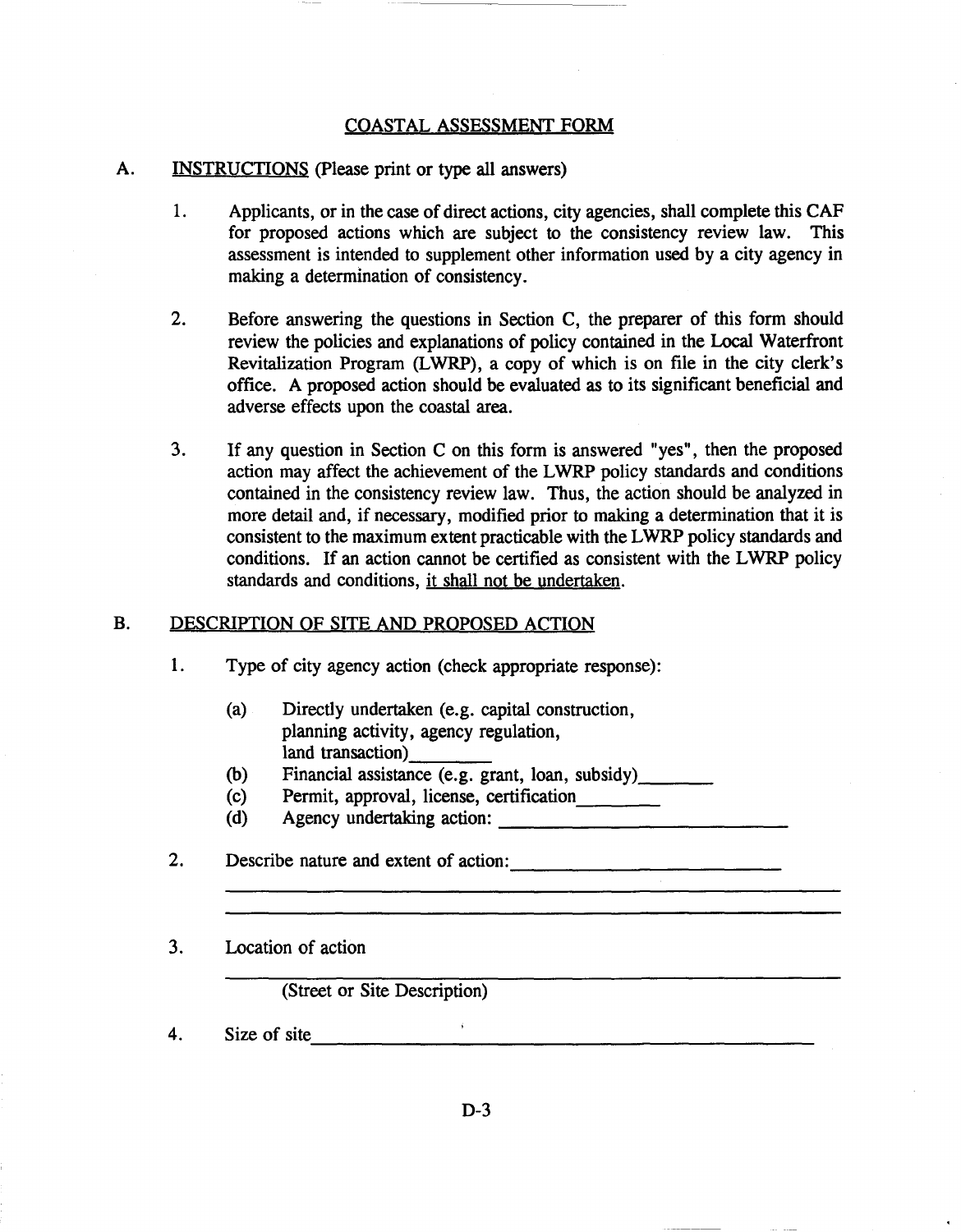| 5.                                                                                                                                                                                                                                                                                                                                                                                                                                                                     | <b>Present land use</b> $\frac{1}{2}$ $\frac{1}{2}$ $\frac{1}{2}$ $\frac{1}{2}$ $\frac{1}{2}$ $\frac{1}{2}$ $\frac{1}{2}$ $\frac{1}{2}$ $\frac{1}{2}$ $\frac{1}{2}$ $\frac{1}{2}$ $\frac{1}{2}$ $\frac{1}{2}$ $\frac{1}{2}$ $\frac{1}{2}$ $\frac{1}{2}$ $\frac{1}{2}$ $\frac{1}{2}$ $\frac{1}{2}$ $\frac{1}{2}$ $\$ |            |    |  |
|------------------------------------------------------------------------------------------------------------------------------------------------------------------------------------------------------------------------------------------------------------------------------------------------------------------------------------------------------------------------------------------------------------------------------------------------------------------------|---------------------------------------------------------------------------------------------------------------------------------------------------------------------------------------------------------------------------------------------------------------------------------------------------------------------|------------|----|--|
| 6.                                                                                                                                                                                                                                                                                                                                                                                                                                                                     | stablew as he come with an<br>Present zoning classification                                                                                                                                                                                                                                                         |            |    |  |
|                                                                                                                                                                                                                                                                                                                                                                                                                                                                        | - The Matchester Materials of the Second Second Second Second Second Second Second Second Second Second Second                                                                                                                                                                                                      |            |    |  |
| $\label{eq:3.1} \begin{aligned} \textbf{F} & = \textbf{F} \left( \textbf{F} \right) \textbf{F} \left( \textbf{F} \right) \textbf{F} \left( \textbf{F} \right) \textbf{F} \left( \textbf{F} \right) \textbf{F} \left( \textbf{F} \right) \textbf{F} \left( \textbf{F} \right) \textbf{F} \left( \textbf{F} \right) \textbf{F} \left( \textbf{F} \right) \textbf{F} \left( \textbf{F} \right) \textbf{F} \left( \textbf{F} \right) \textbf{F} \left( \textbf{F} \right)$ | <b>CONTRACTOR</b> STATE AND TO A STATE AND TO A REPORT OF THE RESEARCH                                                                                                                                                                                                                                              |            |    |  |
|                                                                                                                                                                                                                                                                                                                                                                                                                                                                        | 7. Describe any unique or unusual land forms on the project site (i.e. bluffs, dunes,<br>swales; ground depressions, other geological<br>formations:                                                                                                                                                                |            |    |  |
|                                                                                                                                                                                                                                                                                                                                                                                                                                                                        |                                                                                                                                                                                                                                                                                                                     |            |    |  |
| 8.                                                                                                                                                                                                                                                                                                                                                                                                                                                                     | Percentage of site which contains slopes of 15% or greater_______________________                                                                                                                                                                                                                                   |            |    |  |
| 9.                                                                                                                                                                                                                                                                                                                                                                                                                                                                     | Streams, lakes, ponds or wetlands existing within or contiguous to the project                                                                                                                                                                                                                                      |            |    |  |
|                                                                                                                                                                                                                                                                                                                                                                                                                                                                        | area?<br>$\omega = \omega = 1$ , $\omega = 1/2$                                                                                                                                                                                                                                                                     |            |    |  |
|                                                                                                                                                                                                                                                                                                                                                                                                                                                                        | Name<br>Size (in acres)<br>(a)                                                                                                                                                                                                                                                                                      |            |    |  |
|                                                                                                                                                                                                                                                                                                                                                                                                                                                                        | (b)                                                                                                                                                                                                                                                                                                                 |            |    |  |
| 10.                                                                                                                                                                                                                                                                                                                                                                                                                                                                    | If an application for the proposed action has been filed with the city agency, the<br>following information shall be provided:                                                                                                                                                                                      |            |    |  |
|                                                                                                                                                                                                                                                                                                                                                                                                                                                                        | Name of applicant and the contract of the second second second second second second second second second second second second second second second second second second second second second second second second second secon<br>(a)                                                                               |            |    |  |
|                                                                                                                                                                                                                                                                                                                                                                                                                                                                        | Mailing address.<br>(b)                                                                                                                                                                                                                                                                                             |            |    |  |
|                                                                                                                                                                                                                                                                                                                                                                                                                                                                        | Telephone number: Area Code ()<br>(c)                                                                                                                                                                                                                                                                               |            |    |  |
|                                                                                                                                                                                                                                                                                                                                                                                                                                                                        | (d)                                                                                                                                                                                                                                                                                                                 |            |    |  |
| 11.                                                                                                                                                                                                                                                                                                                                                                                                                                                                    | Will the action be directly undertaken, require funding, or approval by a state or<br>federal agency?                                                                                                                                                                                                               |            |    |  |
|                                                                                                                                                                                                                                                                                                                                                                                                                                                                        | Yes _____ No _____ If yes, which state or federal agency? _______<br>r e en Aspolan                                                                                                                                                                                                                                 |            |    |  |
|                                                                                                                                                                                                                                                                                                                                                                                                                                                                        | COASTAL ASSESSMENT (Check either "yes" or "no" for each of the following:                                                                                                                                                                                                                                           |            |    |  |
| 1.                                                                                                                                                                                                                                                                                                                                                                                                                                                                     | . 199.AB<br>Will the proposed action be logated in, or contiguous to,<br>or have a potentially adverse effect upon any of the                                                                                                                                                                                       | <b>YES</b> | NO |  |
|                                                                                                                                                                                                                                                                                                                                                                                                                                                                        | resource areas identified on the coastal area map:                                                                                                                                                                                                                                                                  |            |    |  |
|                                                                                                                                                                                                                                                                                                                                                                                                                                                                        | Significant fish or wildlife habitats?<br>(a)                                                                                                                                                                                                                                                                       |            |    |  |
|                                                                                                                                                                                                                                                                                                                                                                                                                                                                        | Scenic resources of local or statewide significance?<br>(b)                                                                                                                                                                                                                                                         |            |    |  |
|                                                                                                                                                                                                                                                                                                                                                                                                                                                                        | Natural protective features in an erosion hazard<br>$\left( \circ \right)$<br>area?                                                                                                                                                                                                                                 |            |    |  |
|                                                                                                                                                                                                                                                                                                                                                                                                                                                                        | 载致 麻心性 口语 国<br>If the answer to any question above is yes, please explain in                                                                                                                                                                                                                                        |            |    |  |
|                                                                                                                                                                                                                                                                                                                                                                                                                                                                        | Section D'any measures which will be undertaken to mitigate any                                                                                                                                                                                                                                                     |            |    |  |
|                                                                                                                                                                                                                                                                                                                                                                                                                                                                        | adverse effects.                                                                                                                                                                                                                                                                                                    |            |    |  |

 $\bar{\mathcal{A}}$ 

 $D-4$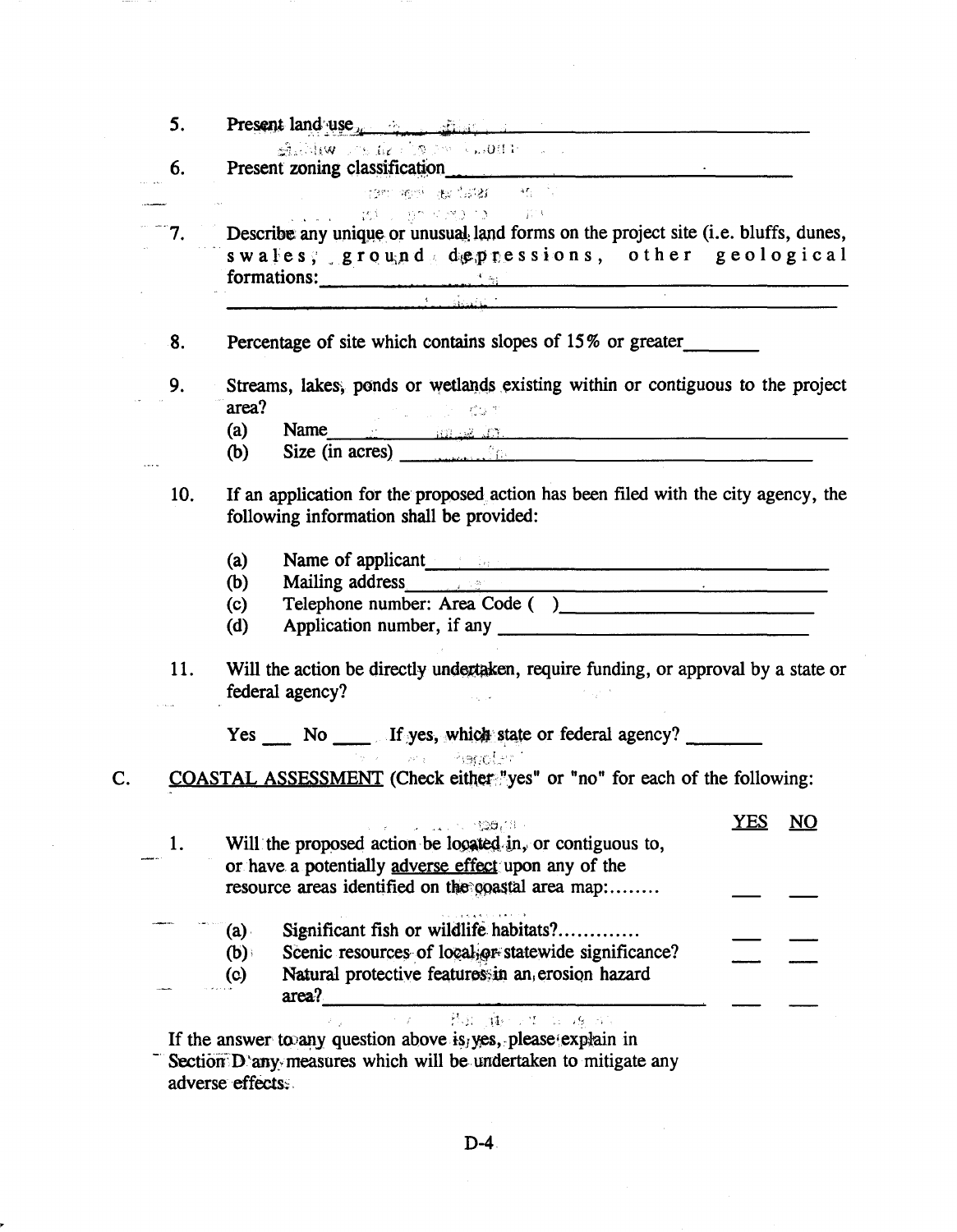| 2. | (a) | Will the proposed action have a significant adverse effect upon: <sup>17</sup><br>Commercial or recreational use of fish and wildlife                                                                                          |
|----|-----|--------------------------------------------------------------------------------------------------------------------------------------------------------------------------------------------------------------------------------|
|    |     |                                                                                                                                                                                                                                |
|    | (b) | Scenic quality of the coastal environment?                                                                                                                                                                                     |
|    | (c) | Development of future, or existing water                                                                                                                                                                                       |
|    |     |                                                                                                                                                                                                                                |
|    | (d) | Land or water uses within a small harbor area? $\ldots$                                                                                                                                                                        |
|    | (e) | Stability of the shoreline?                                                                                                                                                                                                    |
|    | (f) |                                                                                                                                                                                                                                |
|    |     | $10\%$ and $2\%$ and $2\%$ and $2\%$ and $2\%$ and $2\%$<br>$NO$                                                                                                                                                               |
|    | (g) | Existing or potential<br>D.                                                                                                                                                                                                    |
|    |     |                                                                                                                                                                                                                                |
|    | (h) | $\sim 100$ $\rm{g}$<br>Structures, sites or districts of historic,                                                                                                                                                             |
|    |     | $\mathcal{L}(\mathcal{L})$<br>archaeological or cultural significance to<br>$\{C_{\alpha}\}$                                                                                                                                   |
|    |     | the city, State or nation?                                                                                                                                                                                                     |
| 3. |     | $\sim 100$ , TR.<br>Will the proposed action involve or result in $\mathbb{Z}$<br>$\sim$ 2 $\pm$                                                                                                                               |
|    |     | ar hao.<br>any of the following:                                                                                                                                                                                               |
|    |     |                                                                                                                                                                                                                                |
|    | (a) | Physical alteration of land along the state of the state of the state of the state of the state of the state of the state of the state of the state of the state of the state of the state of the state of the state of the st |
|    |     | shoreline, land under water or coastal diversity                                                                                                                                                                               |
|    |     |                                                                                                                                                                                                                                |
|    |     |                                                                                                                                                                                                                                |
|    | (b) | Physical alteration of two (2) acres or                                                                                                                                                                                        |
|    |     | more of land located disembere in the antica submanifold<br>interest inglights                                                                                                                                                 |
|    |     | $\text{coastal area?} \dots \dots \dots \dots \dots \dots \dots \dots \dots$                                                                                                                                                   |
|    | (c) | Expansion of existing public services or with the same state                                                                                                                                                                   |
|    |     | infrastructure in undeveloped or low density                                                                                                                                                                                   |
|    |     |                                                                                                                                                                                                                                |
|    |     |                                                                                                                                                                                                                                |
|    | (d) | Energy facility not subject to Article VII                                                                                                                                                                                     |
|    |     |                                                                                                                                                                                                                                |
|    |     | วะวงยุเม <i>ะเพลร์เล</i> ยิ<br>a an <b>clasif</b> e the Part                                                                                                                                                                   |
|    | (e) | Mining, excavation, filling or dredging in the set of the star                                                                                                                                                                 |
|    |     | coastal waters?                                                                                                                                                                                                                |
|    |     | Similas in the state as an<br>$\mathbb{R}^{\mathbb{Z}}$<br>$\Omega^{\rm SM}$                                                                                                                                                   |
|    | (f) | Reduction of existing or potential public<br>$\mathbf{L}^{k,1}$                                                                                                                                                                |
|    |     | $1.03 - 0.1$                                                                                                                                                                                                                   |
|    |     |                                                                                                                                                                                                                                |
|    | (g) | Sale or change in use of publicly-owned lands                                                                                                                                                                                  |
|    |     | Sounder the property of the County of the<br>on more<br>$g(\hat{W}^{\text{H}}(t),\omega)$<br>$\mathbf{W}$                                                                                                                      |
|    |     | Shere mothers.                                                                                                                                                                                                                 |

 $\sim$ 

 $\ddot{\phantom{1}}$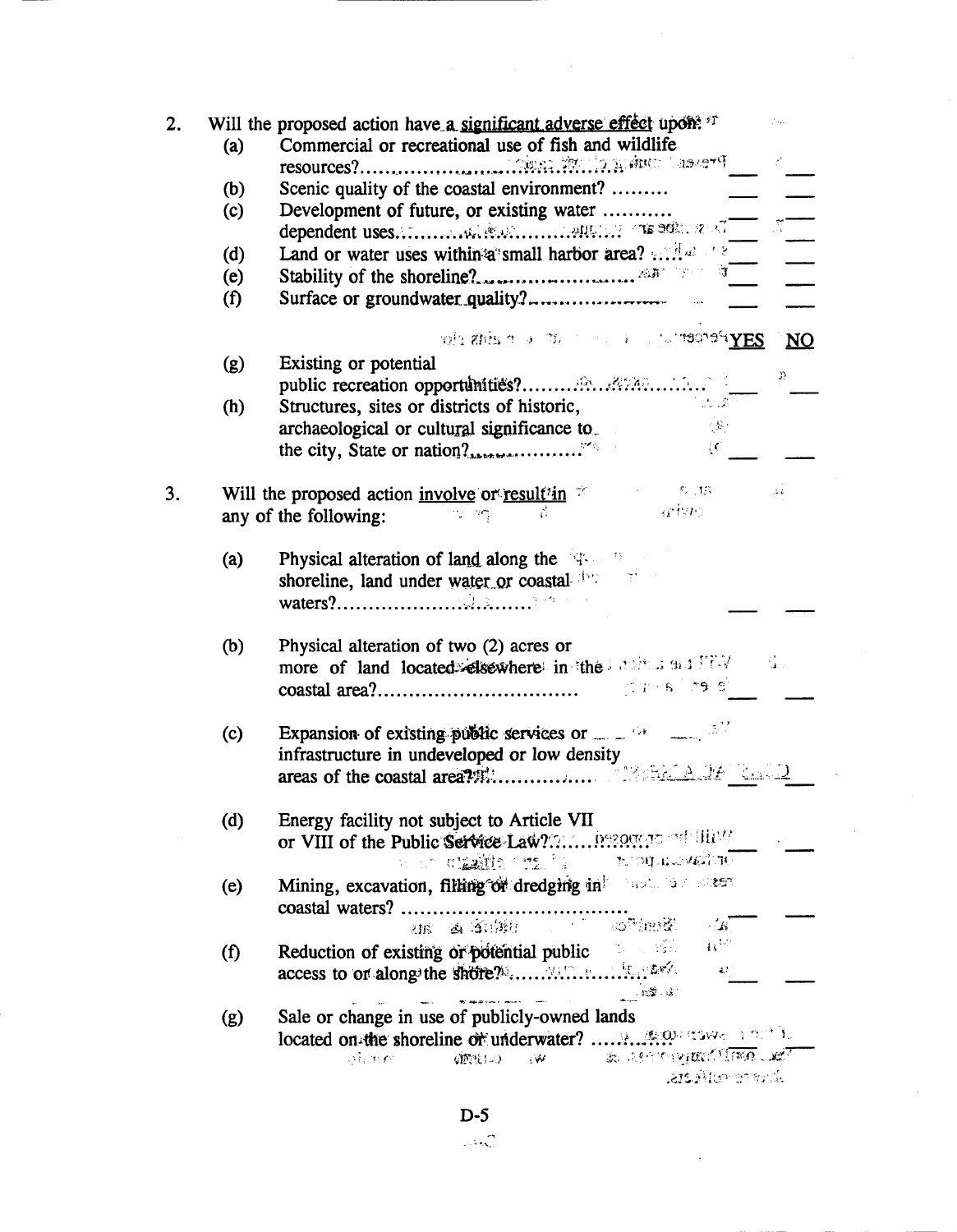|                                             |                   | 第二回1.890, (6) 在最好的人                                                                                                                                       |            |                         |
|---------------------------------------------|-------------------|-----------------------------------------------------------------------------------------------------------------------------------------------------------|------------|-------------------------|
|                                             | (h)               | <u>ng araw ing iku sebagai si sebagai sebagai sebagai sebagai sebagai sebagai sebagai sebagai sebagai sebagai seba</u>                                    |            |                         |
|                                             | (i)               | Development on a beach, dune, barrier island<br>or other natural feature that provides protection<br><b>大、只像深山 食</b>                                      |            |                         |
|                                             | - (j)             | Construction or reconstruction of erosion<br>ිතියෙන් ව <sup>ිට</sup> ් මාහුදිද්ය <b>යෙ.</b> අ                                                             |            |                         |
|                                             | $\dot{R}$         | Diminished surface or groundwater quality?<br>그는 그 책을 보였다. 화장                                                                                             |            |                         |
|                                             | $\left( 1\right)$ | Removal of ground cover from the site?<br>ato a Julian ta                                                                                                 |            |                         |
| 4.                                          | Project           | (Xmo angliomi, J<br>・カニュ 30年31日                                                                                                                           | <b>YES</b> | $\underline{\text{NO}}$ |
|                                             | (a)               | If project is to be located adjacent to shore:<br>$4.7 - 2.74 - 29.3$                                                                                     |            |                         |
|                                             |                   | (1) Will water-related recreation be provided?<br>(2) Will public access to the foreshore be provided?<br>(3) Does the project require a waterfront site? |            |                         |
|                                             |                   | (4) Will it supplant a recreational or maritime use?<br>(5) Do essential public services and facilities                                                   |            |                         |
|                                             |                   | presently exist at or near the site?<br>(6) Is it located in a flood prone area?<br>(7) Is it located in an area of high erosion?<br>ian da Margeria      |            |                         |
|                                             | (b)               | and the theory of the<br>If the project site is publicly owned:                                                                                           |            |                         |
|                                             |                   | 「不安日福物」 スコ<br>(1) Will the project protect, maintain<br>and/or increase the level and types of                                                            |            |                         |
|                                             |                   | public access to water-related recreation<br>resources and facilities?<br>以不能接头 167                                                                       |            |                         |
| <b>Communist</b>                            |                   | (2) If located in the foreshore, will access to                                                                                                           |            |                         |
| $\mathbf{r} = \mathbf{r} \times \mathbf{r}$ |                   | those and adjacent lands be provided?<br>$\mathcal{A} = \mathcal{A} = \mathcal{A}$                                                                        |            |                         |
|                                             |                   | (3) Will it involve the siting and construction<br>of major energy facilities?.<br>Will it involve the discharge of effluents from major                  |            |                         |
|                                             |                   | steam electric generating and industrial facilities                                                                                                       |            |                         |

 $\label{eq:2.1} \frac{1}{2} \sum_{i=1}^n \frac{1}{2} \sum_{j=1}^n \frac{1}{2} \sum_{j=1}^n \frac{1}{2} \sum_{j=1}^n \frac{1}{2} \sum_{j=1}^n \frac{1}{2} \sum_{j=1}^n \frac{1}{2} \sum_{j=1}^n \frac{1}{2} \sum_{j=1}^n \frac{1}{2} \sum_{j=1}^n \frac{1}{2} \sum_{j=1}^n \frac{1}{2} \sum_{j=1}^n \frac{1}{2} \sum_{j=1}^n \frac{1}{2} \sum_{j=1}^n \frac{$ 

- 20

 $\frac{E_{\text{max}}}{D}$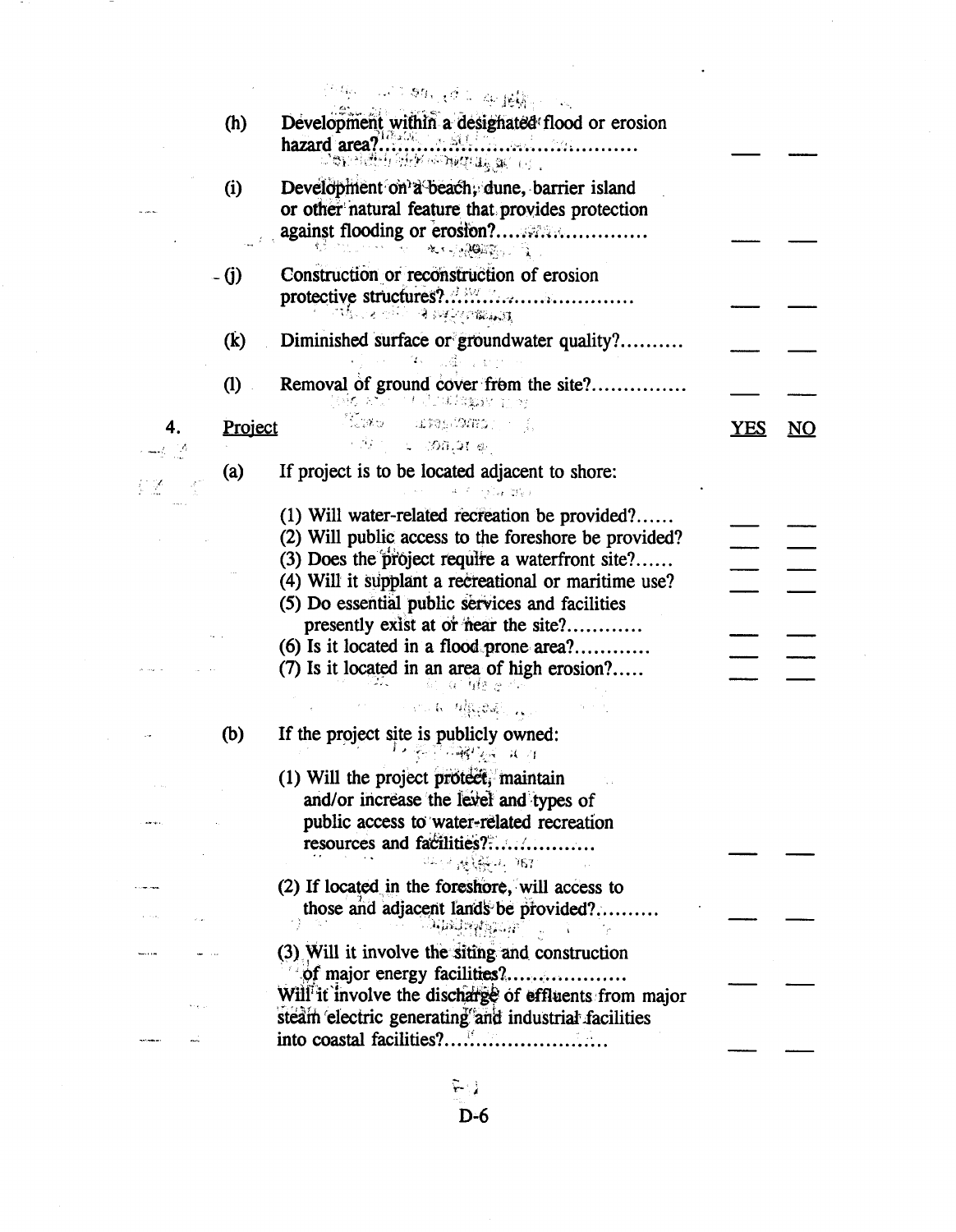| (c)               | Is the project site presently used by the community                                                                                                                                               |                        |    |
|-------------------|---------------------------------------------------------------------------------------------------------------------------------------------------------------------------------------------------|------------------------|----|
| (d)               | neighborhood as an open space or recreation area?<br>Does the present site offer or include scenic $\frac{1}{2}$ is very views or vistas known to be important to the series                      |                        |    |
|                   |                                                                                                                                                                                                   |                        |    |
| (e)               | ोडेस जोटाभा छ । ३ -६ - जिक्ने पश्चिम् <sub>प</sub><br>Is the project site presently used for                                                                                                      |                        |    |
| $\left( f\right)$ | $V = \frac{1}{2}$ of $\frac{1}{2}$ illustration will the surface area of any waterways or<br>any wetland areas be increased or decreased by.                                                      |                        |    |
| (g)               | tatkin maj<br>รธนาม โ <b>อ</b> มากายขาวอาธิก<br>Does any mature forest (over 100 years old)<br>or other locally important vegetation exist<br>on this site which will be removed by the project?. |                        |    |
|                   | an bellow tea<br>to be be                                                                                                                                                                         | <b>YES</b>             | NO |
| (h)               | Will the project involve any waste                                                                                                                                                                |                        |    |
| (i)               | Does the project involve surface or subsurface                                                                                                                                                    |                        |    |
| $\rm (j)$         | Does the project involve transport, storage,<br>treatment or disposal of solid waste or                                                                                                           |                        |    |
|                   |                                                                                                                                                                                                   |                        |    |
| (k)               | Does the project involve shipment or storage of                                                                                                                                                   |                        |    |
| $\left( 1\right)$ | $\mathbf{W}$ on $\mathbf{V}$ is $\mathbf{\hat{n}}$ .<br>Does the project involve discharge of toxics,<br>hazardous substances or other pollutants<br>$\sim 31$                                    | $\left\{ \tau\right\}$ |    |
|                   | <b>NEW YOU BEST</b>                                                                                                                                                                               |                        |    |
| (m)               | LOSEN 200 10 19.<br>Does the project involve or change existing<br>ice management practices?                                                                                                      |                        |    |
| (n)               | 不适应的面向的。<br>រប <i>់អ</i> នា<br>Will the project affect any area designated<br>as a tidal or freshwater wetland?                                                                                   |                        |    |
|                   | a da tana da da da ka<br>化三溴 美利福                                                                                                                                                                  |                        |    |
| (0)               | Will the project alter drainage flow, patterns or<br>surface water runoff on or from the site?.                                                                                                   |                        |    |
|                   | ગ્ક્ષ ઉપરાંત એક પાક<br>……" 電話など、 <sub>No.3倍</sub>                                                                                                                                                 |                        |    |

j.

 $\frac{D-7}{\sqrt{2}}$